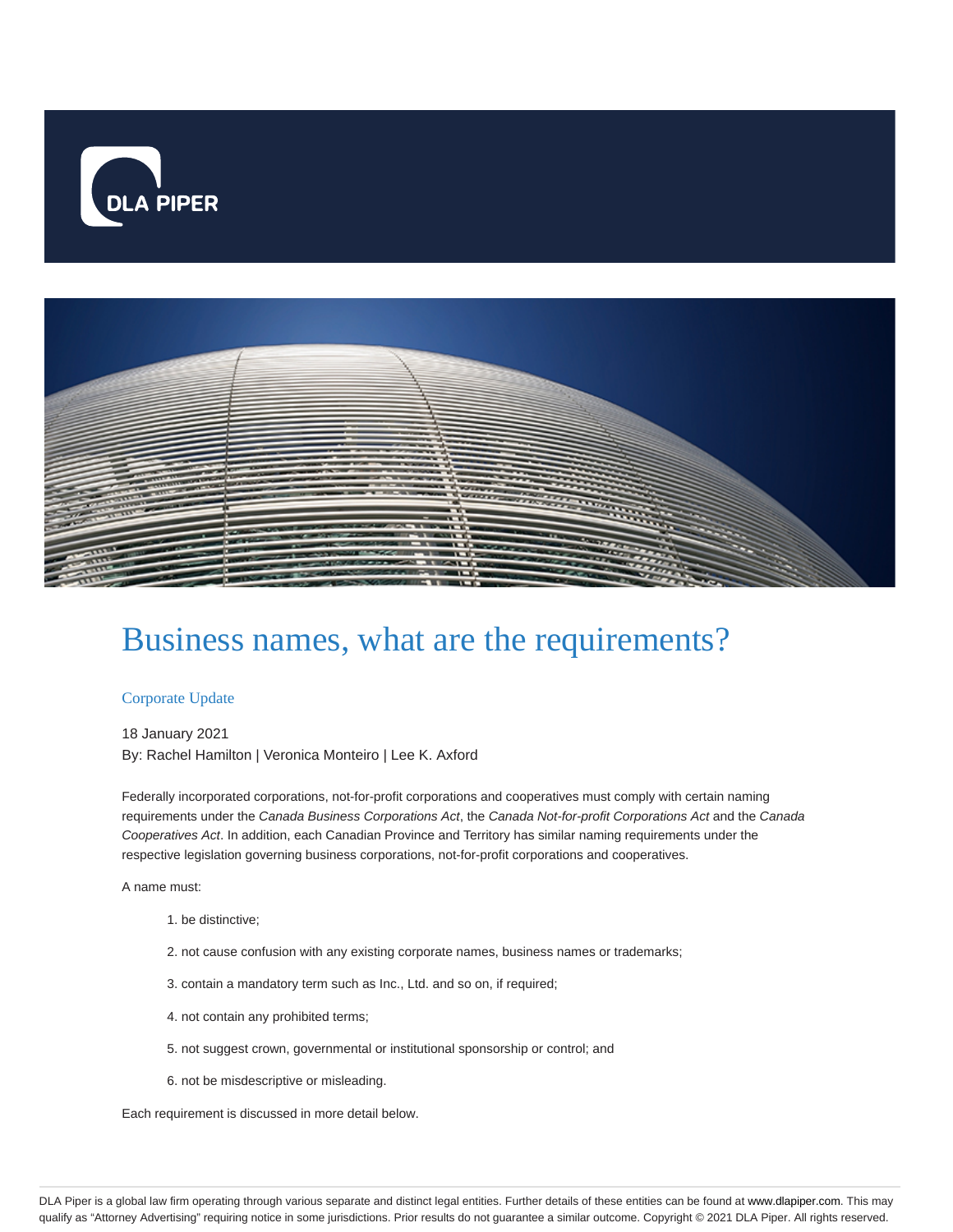## Requirement 1 - Be distinctive

Perhaps the most important naming requirement is that the name be distinctive. A properly distinctive name ensures that almost all other naming requirements are satisfied. A distinctive name is one that distinguishes the entity from any other business.

A name that simply describes the activities of, or the goods and services offered by a corporation (e.g. Construction Company Inc., or Clothing Store Ltd.) will not satisfy the requirement of distinctiveness, as the name describes the activities or goods and services of a number of businesses. However, a way to make the proposed name distinctive is to add a distinctive name or word such as Smith Construction Company Inc. or Barb's Clothing Store Ltd.

First names or family names, or both, may be included in a name in some circumstances. However, generally a corporate name that consists of an individual's name is not considered distinctive (without the inclusion of additional distinguishing words. For example, Jim Jacobs Inc. will not satisfy the requirement of distinctiveness, but Jim Jacobs Motors Inc. is more distinctive. A proposed corporate name may only contain an individual's name where consent of that individual or his/her heirs or representatives is given, and where that individual has or had an interest in the corporation.

A corporate name can include a geographic name, but a geographic name alone cannot be used as a corporate name. An example of a distinctive and acceptable corporate name that incorporates a geographic name is Ottawa Collision Repair Inc. However, Ottawa Inc. is not acceptable as it is not distinctive.

## Requirement 2 - Not cause confusion

A name cannot be chosen if such name causes confusion with an existing corporate name, registered business name, or trademark. When the names of two distinct businesses are sufficiently similar such that a reasonable person could consider them to be the same or closely related to one another, those names are considered to be confusing.

As part of the incorporation process, a corporate name search should be conducted to avoid choosing a name that may be confusing.

The registering body may ask the registrant to provide more information as to why the proposed name will not be confusing. Differences that can be highlighted include the different nature of goods and services provided by two entities with similar names, different clientele of each business, or the different geographical area in which the name will be used.

In some cases, concerns about a proposed name leading to confusion can be resolved by obtaining a consent letter from the business who has already registered its corporate name, business name or trademark.

## Requirement 3 - Contain mandatory terms

Mandatory terms that must be included in a registered name differ based on the type of entity:

- Typically when naming a business corporation, a legal element must be included at the end of the corporation's name. The legal element can be one of the following: Limited; Limitée; Incorporated; Incorporée; Société par actions de régime federal; Corporation; Ltd.; Ltée; Corporation, Inc., S.A.R.F., or Corp.
- When naming a not-for-profit corporation, one of the following words may be required: Association, Center, Centre, Fondation, Foundation, Institut, Institute or Society.
- When naming a cooperative, one of the following mandatory words must be included: Cooperative, Co-operative, United, Pool, Coop, Co-op, or Coopérative.

#### Requirement 4 - Not contain prohibited terms

A proposed name is prohibited if the name contains any of the following elements or terms:

- "Parliament Hill" or "Colline du Parlement";
- "Royal Canadian Mounted Police", "Gendarmerie royale du Canada", "RCMP" or "GRC";
- "cooperative, "coopérative", "co-op" or "pool", if the name implies a cooperative venture, unless the entity is a cooperative;
- "United Nations", "Nations Unies", "UN" or "ONU", if the name implies a relationship to the United Nations.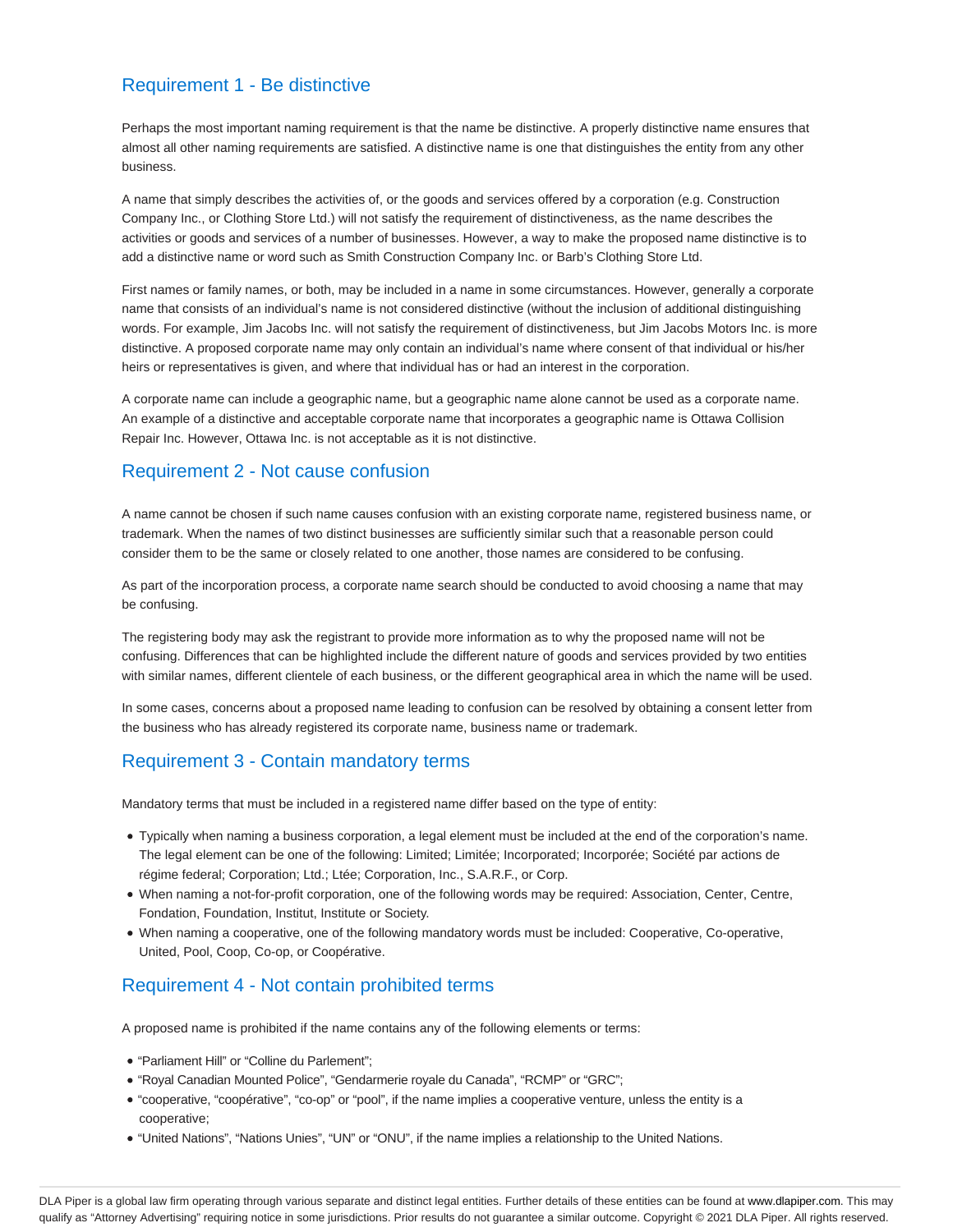A proposed name is prohibited if it contains a word or phrase, or implies a business, that is obscene.

# Requirement 5 - Not suggest crown, governmental or institutional sponsorship or control

Unless the written consent of the concerned party is obtained, a name is prohibited if it connotes that the entity:

- carries on business under royal, vice-regal or governmental patronage, approval or authority;
- is sponsored or controlled by, or is connected with, the Government of Canada, the government of a province, the government of a country other than Canada or a political subdivision or agency of any such government;
- is sponsored or controlled by, or is connected with, a university or an association of accountants, architects, engineers, lawyers, physicians or surgeons or another professional association recognized by the laws of Canada or a province;
- carries on the business of a bank, loan company, insurance company, trust company or another financial intermediary that is regulated by the laws of Canada; or
- carries on the business of a stock exchange that is regulated by the laws of a province.

## Requirement 6 - Not be misdescriptive or misleading

A proposed name cannot be deceptively misdescriptive. A name is deceptively misdescriptive if it is likely to mislead the public, in any language, with respect to:

- the business, goods or services in association with which it is proposed to be used;
- the conditions under which the goods or services will be produced or supplied, or the persons to be employed in the production or supply of the goods or services; and
- $\bullet$  the place of origin of the goods or services.

A name search under Innovation, Science and Economic Development Canada's NUANS system is recommended (and required in some provinces) prior to registration of any corporate or business name to ensure that 1. the name is available, and 2. that there are no substantially similar corporate or registered business names or trademarks so as to result in the proposed name causing confusion.

To ensure the proposed name is acceptable, it must be distinctive, not cause confusion, contain the appropriate mandatory terms, not contain any prohibited terms, not suggest crown, government or institutional sponsorship or control, and not be deceptively misdescriptive. As each provincial or territorial business corporations legislation contains its own unique requirements, care should be taken to ensure compliance with the relevant legislation when incorporating or registering a business name or extra-provincially registering a corporation.

This article provides only general information about legal issues and developments, and is not intended to provide specific legal advice. Please see our disclaimer for more details.

#### AUTHORS



**Rachel Hamilton** Partner Edmonton | T: +1 780 426 5330

r.hamilton@dlapiper.com



#### **Veronica Monteiro**

Partner Edmonton | T: +1 780 426 5330 veronica.monteiro@dlapiper.com

DLA Piper is a global law firm operating through various separate and distinct legal entities. Further details of these entities can be found at www.dlapiper.com. This may qualify as "Attorney Advertising" requiring notice in some jurisdictions. Prior results do not guarantee a similar outcome. Copyright © 2021 DLA Piper. All rights reserved.